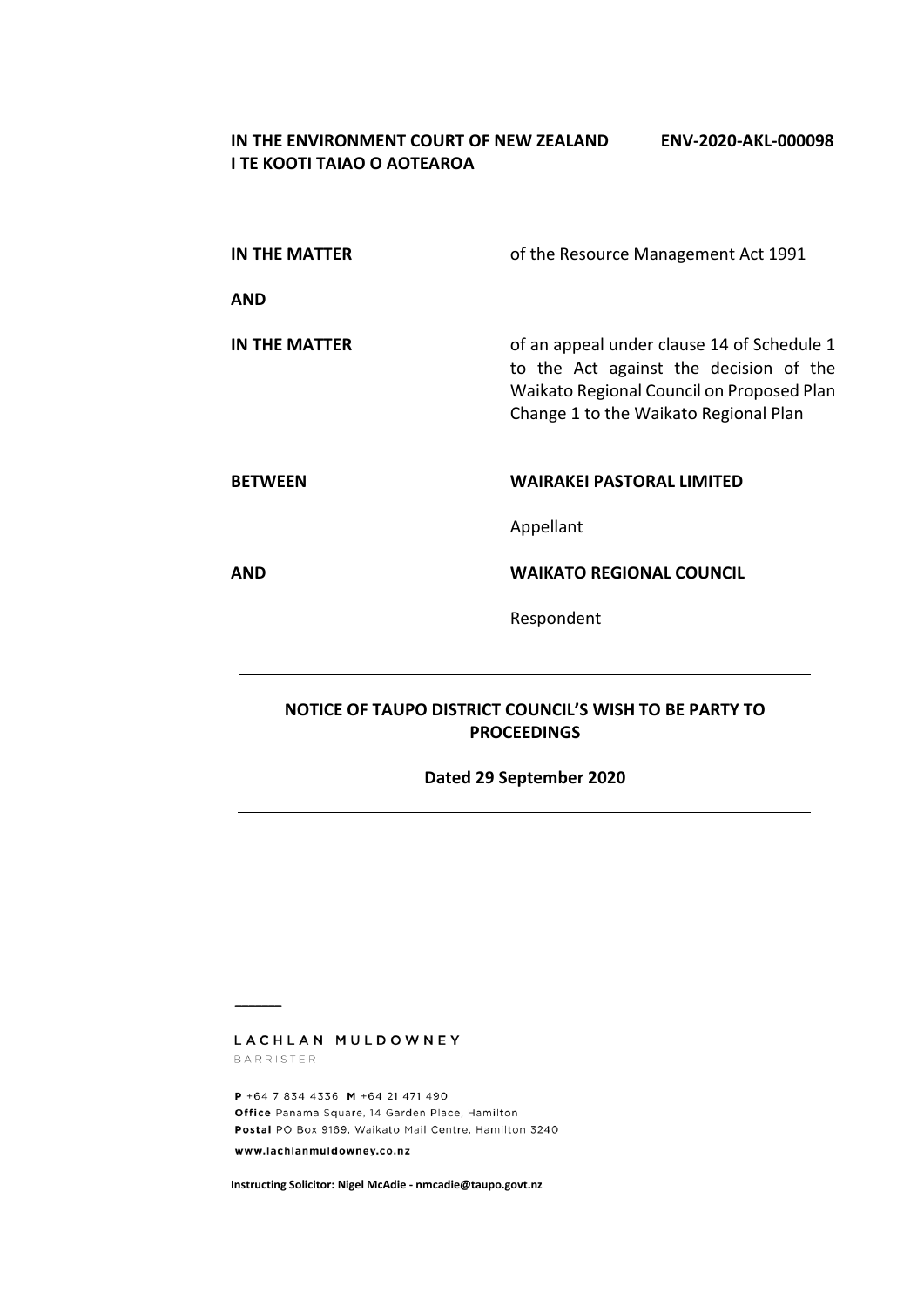- **To:** The Registrar Environment Court Auckland
- 1. Taupo District Council (**TDC**) wishes to be a party to these proceedings, being ENV-2020-AKL-000098 *Wairakei Pastoral Limited v Waikato Regional Council* (**Appeal**).
- 2. TDC made a submission about the subject matter of the Appeal and, as a local authority, has an interest in the Appeal that is greater than the interest that the general public has.
- 3. TDC is not a trade competitor for the purposes of sections 308C and 308CA of the Resource Management Act 1991 (**RMA**).
- 4. TDC is interested in the discrete part of the Appeal that addresses Objective 2 (Freshwater Objective)/Te Whainga 2 (Te Whainga Wai Maori).
- 5. TDC is interested in the following issues:
	- a) Community wellbeing;
	- b) The role of the short-term numeric water quality values in Table 3.11- 1; and
	- c) The inclusion of additional attributes.
- 6. TDC supports the relief sought by the appellant with respect to Objective
	- 2. Objective 2 measures progress as the short-term numeric water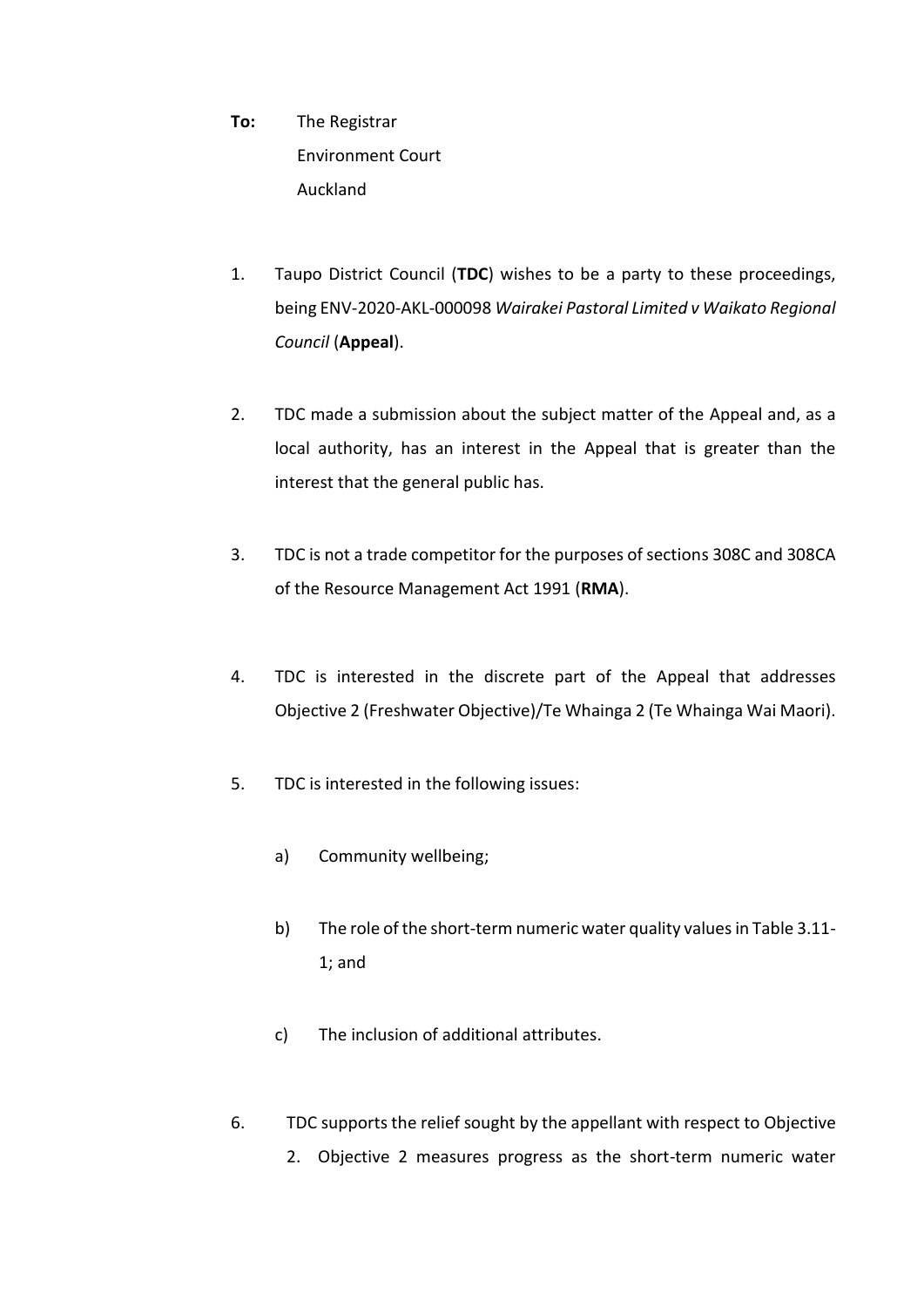quality values in Table 3.11-1 being "met" no later than 10 years after Plan Change 1 (**PC1**) is made operative.

- 7. TDC agrees that there is uncertainty created by the provision. It is likely to be technologically challenging for the short-term water quality targets in Table 3.11-1 to be met at the end of the discharge pipe. If it is, significant expenditure on wastewater treatment plant upgrades would be required. The implications of the requirement to achieve 20% improvement in water quality in the first ten years are unclear as no assessment of its achievability or effects on the community and wellbeing have been undertaken.
- 8. TDC supports any consequential relief to the extent that it is consistent with the outcomes sought in its appeal.
- 9. TDC agrees to participate in mediation or other alternative dispute resolution of the proceedings.

 $\mu$  -  $\mu$ 

………………………………

**L F Muldowney / S K Thomas** Counsel for Taupo District Council

Dated 29 September 2020